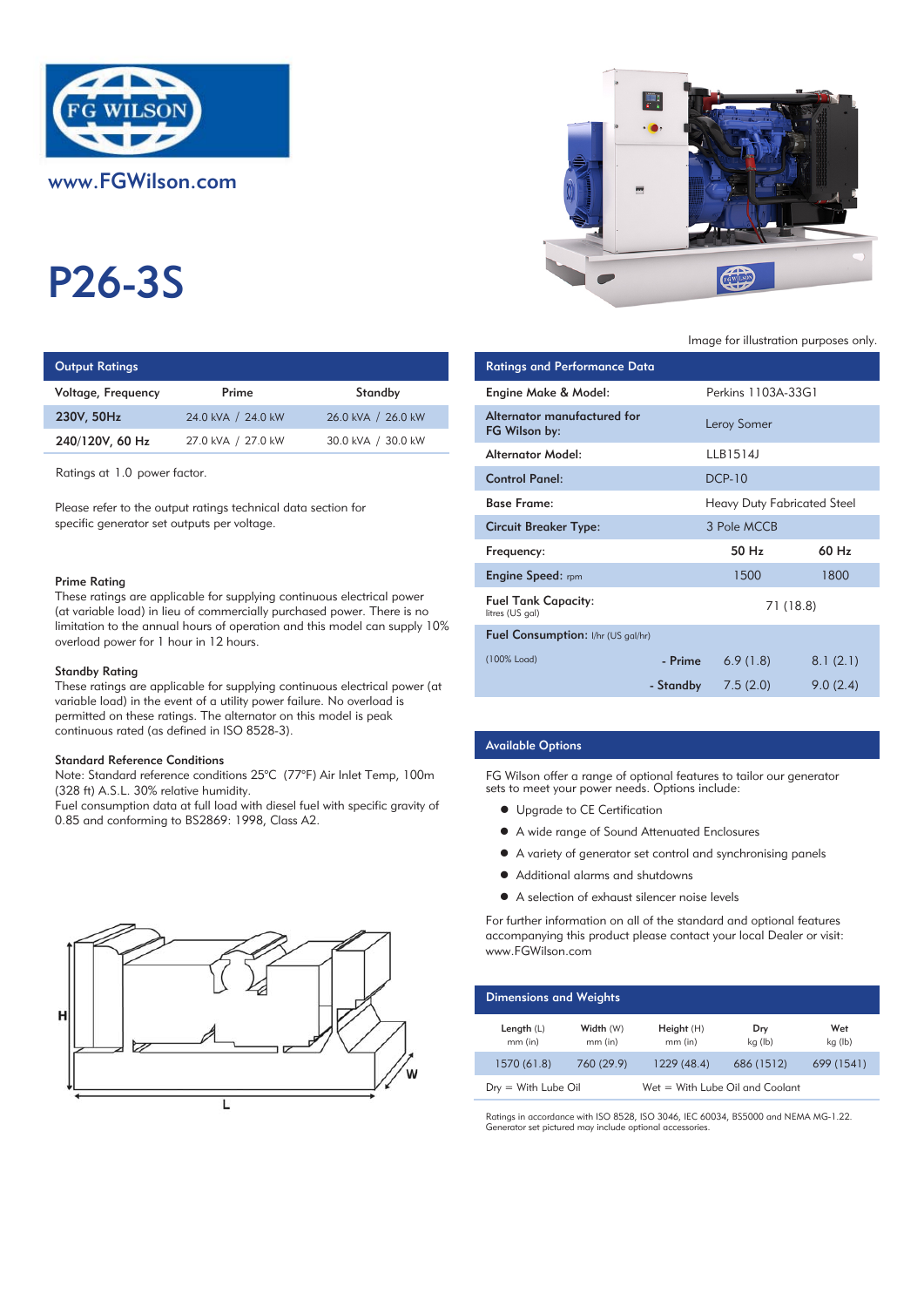| <b>Engine Technical Data</b>                               |                        |                            | <b>Air Systems</b>               |
|------------------------------------------------------------|------------------------|----------------------------|----------------------------------|
| No. of Cylinders / Alignment:                              |                        | 3 / In Line                | Air Filter Ty                    |
| Cycle:                                                     |                        | 4 Stroke                   | <b>Combustion</b>                |
| Bore / Stroke: mm (in)                                     |                        | 105.0 (4.1)/127.0 (5.0)    |                                  |
| Induction:                                                 |                        | <b>Naturally Aspirated</b> |                                  |
| <b>Cooling Method:</b>                                     |                        | Water                      | Max. Comb<br><b>Restriction:</b> |
| <b>Governing Type:</b>                                     |                        | Mechanical                 |                                  |
| <b>Governing Class:</b>                                    |                        | ISO 8528 G2                |                                  |
| <b>Compression Ratio:</b>                                  |                        | 19.25:1                    | <b>Cooling Sys</b>               |
| Displacement:  (cu. in)                                    |                        | 3.3(201.4)                 | <b>Cooling Sys</b>               |
| Moment of Inertia: kg m <sup>2</sup> (lb/in <sup>2</sup> ) |                        | 1.14(3896)                 | Water Pum                        |
| <b>Engine Electrical System:</b>                           |                        |                            | <b>Heat Reject</b>               |
|                                                            | - Voltage / Ground     | 12/Negative                | kW (Btu/min)                     |
|                                                            | - Battery Charger Amps | 65                         |                                  |
| Weight: kg (lb)                                            | - Dry                  | 412 (908)                  | <b>Heat Radia</b>                |
|                                                            | - Wet                  | 430 (948)                  | kW (Btu/min)                     |

| Performance                 |           | 50 Hz         | $60$ Hz       |
|-----------------------------|-----------|---------------|---------------|
| <b>Engine Speed:</b> rpm    |           | 1500          | 1800          |
| Gross Engine Power: kW (hp) |           |               |               |
|                             | - Prime   | 28.2 (38.0)   | 33.1(44.0)    |
|                             | - Standby | 31.0(42.0)    | 36.5(49.0)    |
| <b>BMEP:</b> $kPa$ (psi)    |           |               |               |
|                             | - Prime   | 684.0 (99.2)  | 669.0 (97.0)  |
|                             | - Standby | 752.0 (109.0) | 738.0 (107.0) |

|                                    | <b>Fuel System</b> |          |                            |                     |          |
|------------------------------------|--------------------|----------|----------------------------|---------------------|----------|
| <b>Fuel Filter Type:</b>           |                    |          |                            | Replaceable Element |          |
| Recommended Fuel:                  |                    |          | Class A2 Diesel or BSEN590 |                     |          |
| Fuel Consumption: I/hr (US gal/hr) |                    |          |                            |                     |          |
|                                    |                    | 110%     | 100%                       | 75%                 | 50%      |
|                                    | Prime              | Load     | Load                       | Load                | Load     |
|                                    | 50 Hz              | 7.5(2.0) | 6.9(1.8)                   | 5.2(1.4)            | 3.8(1.0) |
|                                    | 60 Hz              | 9.0(2.4) | 8.1(2.1)                   | 6.2(1.6)            | 4.7(1.2) |
|                                    |                    |          |                            |                     |          |
|                                    |                    |          | 100%                       | 75%                 | 50%      |
|                                    | Cancella de la co  |          | المستقال                   | المحمولة            | المستقال |

I

| <b>Standby</b> | Load     | Load     | Load     |
|----------------|----------|----------|----------|
| 50 Hz          | 7.5(2.0) | 5.6(1.5) | 4.0(1.1) |
| 60 Hz          | 9.0(2.4) | 6.7(1.8) | 5.0(1.3) |

(Based on diesel fuel with a specific gravity of 0.85 and conforming to BS2869, Class A2)

| <b>Air Systems</b>                                                 | 50 Hz     | 60 Hz               |  |
|--------------------------------------------------------------------|-----------|---------------------|--|
| Air Filter Type:                                                   |           | Replaceable Element |  |
| <b>Combustion Air Flow:</b> m <sup>3</sup> /min (cfm)              |           |                     |  |
| - Prime                                                            | 2.1(75)   | 2.6(92)             |  |
| - Standby                                                          | 2.2(76)   | 2.6(92)             |  |
| Max. Combustion Air Intake<br><b>Restriction:</b> kPa (in $H_2O$ ) | 6.5(26.1) | 6.5(26.1)           |  |

|            | 19.25:1     | <b>Cooling System</b>                                                     |                                                                  | 50 Hz       | 60 Hz       |  |  |
|------------|-------------|---------------------------------------------------------------------------|------------------------------------------------------------------|-------------|-------------|--|--|
| 3.3(201.4) |             | Cooling System Capacity: I (US gal)                                       |                                                                  | 10.2(2.7)   | 10.2(2.7)   |  |  |
|            | 1.14(3896)  | Water Pump Type:                                                          |                                                                  |             | Centrifugal |  |  |
|            |             | Heat Rejected to Water & Lube Oil:                                        |                                                                  |             |             |  |  |
|            | 12/Negative | kW (Btu/min)                                                              | - Prime                                                          | 16.0(910)   | 18.0 (1024) |  |  |
|            | 65          |                                                                           | - Standby                                                        | 18.0 (1024) | 22.0 (1251) |  |  |
| 412 (908)  |             |                                                                           | Heat Radiation to Room: Heat radiated from engine and alternator |             |             |  |  |
|            | 430 (948)   | kW (Btu/min)                                                              | - Prime                                                          | 7.5(427)    | 7.8(444)    |  |  |
|            |             |                                                                           | - Standby                                                        | 8.8(500)    | 9.4(535)    |  |  |
|            |             | Radiator Fan Load: kW (hp)                                                |                                                                  | 0.3(0.4)    | 0.5(0.7)    |  |  |
| 50 Hz      | 60 Hz       | Radiator Cooling Airflow: m <sup>3</sup> /min (cfm)                       |                                                                  | 62.6(2211)  | 84.8 (2995) |  |  |
| 1500       | 1800        | <b>External Restriction to</b><br><b>Cooling Airflow:</b> Pa (in $H_2O$ ) |                                                                  | 125(0.5)    | 125(0.5)    |  |  |
|            |             |                                                                           |                                                                  |             |             |  |  |

Designed to operate in ambient conditions up to 50°C (122°F).

Contact your local FG Wilson Dealer for power ratings at specific site conditions.

| <b>Lubrication System</b>      |                      |
|--------------------------------|----------------------|
| Oil Filter Type:               | Spin-On, Full Flow   |
| Total Oil Capacity: I (US gal) | 8.3(2.2)             |
| Oil Pan: $(US gal)$            | 7.8(2.1)             |
| Oil Type:                      | API CG4 / CH4 15W-40 |
| <b>Oil Cooling Method:</b>     | Water                |

| <b>Exhaust System</b>                           | 50 Hz     | 60 Hz     |
|-------------------------------------------------|-----------|-----------|
| Maximum Allowable Back Pressure:<br>kPa (in Hg) | 8.0(2.4)  | 10.0(3.0) |
| <b>Exhaust Gas Flow:</b> $m^3/m$ in (cfm)       |           |           |
| - Prime                                         | 6.0(212)  | 6.0(212)  |
| - Standby                                       | 6.0(212)  | 7.0(247)  |
| Exhaust Gas Temperature: °C (°F)                |           |           |
| - Prime                                         | 500 (932) | 519 (966) |
| - Standby                                       | 512 (954) | 530 (986) |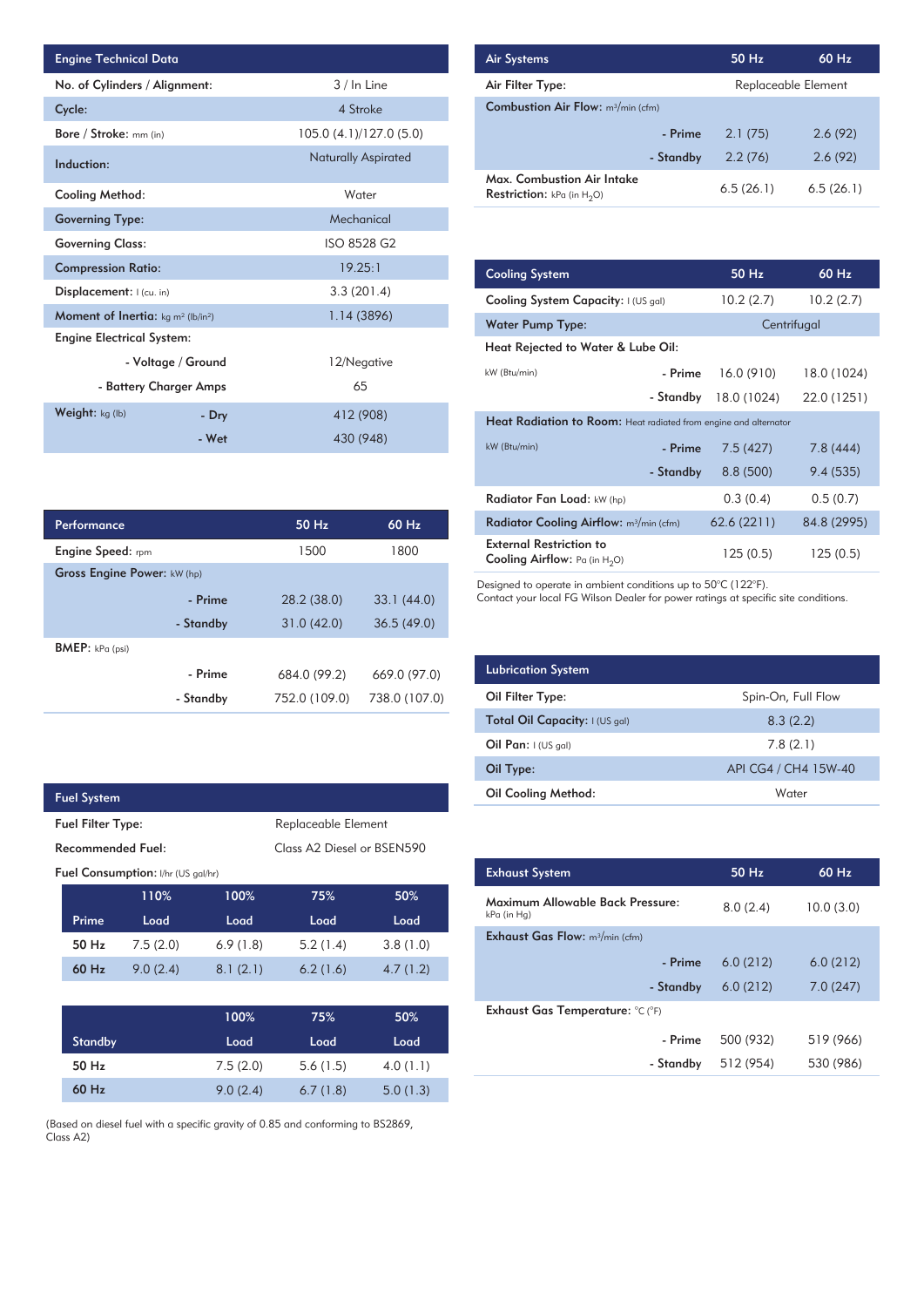| <b>Alternator Physical Data</b>   |                |
|-----------------------------------|----------------|
| Manufactured for FG Wilson by:    | Leroy Somer    |
| Model:                            | LLB1514J       |
| No. of Bearings:                  |                |
| <b>Insulation Class:</b>          | н              |
| <b>Winding Pitch Code:</b>        | $2/3 - M$      |
| Wires:                            | $\overline{4}$ |
| <b>Ingress Protection Rating:</b> | IP23           |
| <b>Excitation System:</b>         | <b>SHUNT</b>   |
| <b>AVR Model:</b>                 | R220/R221      |

| <b>Alternator Operating Data</b>          |                                                            |  |  |  |  |  |  |  |  |
|-------------------------------------------|------------------------------------------------------------|--|--|--|--|--|--|--|--|
| <b>Overspeed:</b> rpm                     | 2250                                                       |  |  |  |  |  |  |  |  |
| <b>Voltage Regulation:</b> (Steady state) | $+/- 1.0\%$                                                |  |  |  |  |  |  |  |  |
| Wave Form NEMA $=$ TIF:                   | 50                                                         |  |  |  |  |  |  |  |  |
| Wave Form IEC $=$ THF:                    | 2.0%                                                       |  |  |  |  |  |  |  |  |
| <b>Total Harmonic content LL/LN:</b>      | 4.0%                                                       |  |  |  |  |  |  |  |  |
| Radio Interference:                       | Suppression is in line with European<br>Standard EN61000-6 |  |  |  |  |  |  |  |  |
| Radiant Heat: kW (Btu/min)                |                                                            |  |  |  |  |  |  |  |  |
| $-50$ H <sub>z</sub>                      | 2.8(159)                                                   |  |  |  |  |  |  |  |  |
| - 60 Hz                                   | 3.4(193)                                                   |  |  |  |  |  |  |  |  |

| Alternator<br>Performance Data: |             | 50 Hz          |                          | 60 Hz                                                |
|---------------------------------|-------------|----------------|--------------------------|------------------------------------------------------|
| Data Item                       | <b>240V</b> | 230V           | <b>220V</b>              |                                                      |
|                                 |             |                |                          | 220V/110V<br>240V/120V                               |
| <b>Motor Starting</b>           | 59          | 57             | 54                       | 42<br>54                                             |
| Capability* kVA                 |             |                |                          |                                                      |
| <b>Short Circuit</b>            |             |                |                          |                                                      |
| <b>Capacity %</b>               |             | $\overline{a}$ | $\overline{\phantom{a}}$ | $\overline{\phantom{0}}$<br>$\overline{\phantom{0}}$ |
| <b>Reactances: Per Unit</b>     |             |                |                          |                                                      |
| Xd                              | 1.496       | 1.629          | 1.781                    | 2.210<br>2.410                                       |
| X'd                             | 0.165       | 0.180          | 0.196                    | 0.270<br>0.267                                       |
| $X^{\prime\prime}$ d            | 0.083       | 0.090          | 0.098                    | 0.120<br>0.134                                       |

Reactances shown are applicable to prime ratings.

\*Based on 30% voltage dip at 0.9 power factor.

| Output Ratings Technical Data 50 Hz |        |      |          |      | Output Ratings Technical Data 60 Hz |           |      |        |          |
|-------------------------------------|--------|------|----------|------|-------------------------------------|-----------|------|--------|----------|
| Voltage                             | Prime: |      | Standby: |      | Voltage                             |           |      | Prime: | Standby: |
|                                     | kVA    | kW   | kVA      | kW   |                                     |           | kVA  | kW     | kVA      |
| 240V                                | 24.0   | 24.0 | 26.0     | 26.0 |                                     |           |      |        |          |
| 230V                                | 24.0   | 24.0 | 26.0     | 26.0 |                                     |           |      |        |          |
| <b>220V</b>                         | 24.0   | 24.0 | 26.0     | 26.0 |                                     |           |      |        |          |
|                                     |        |      |          |      |                                     |           |      |        |          |
|                                     |        |      |          |      |                                     |           |      |        |          |
|                                     |        |      |          |      |                                     |           |      |        |          |
|                                     |        |      |          |      |                                     |           |      |        |          |
|                                     |        |      |          |      |                                     |           |      |        |          |
|                                     |        |      |          |      |                                     |           |      |        |          |
|                                     |        |      |          |      |                                     | 220V/110V | 27.0 | 27.0   | 30.0     |
|                                     |        |      |          |      |                                     | 240V/120V | 27.0 | 27.0   | 30.0     |
|                                     |        |      |          |      |                                     |           |      |        |          |